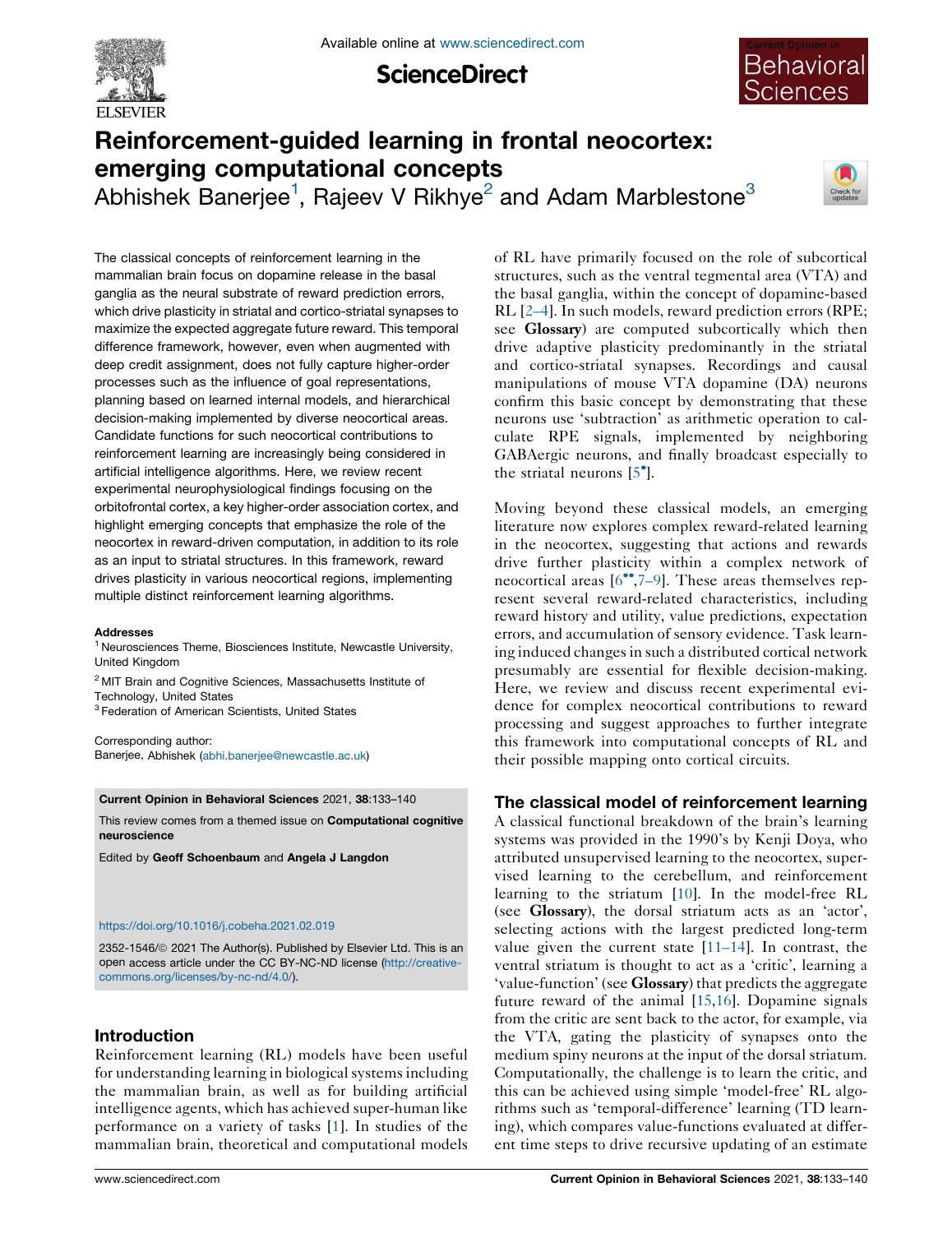#### Glossary

Model-free and model-based reinforcement learning

(RL): Model-free reinforcement learning relies on a cached or precomputed state-value mapping, whereas model-based reinforcement learning assumes the ability to engage in planning at

task time to roll out potential future consequences of actions.

Meta-learning: Meta-learning, or "learning to learn", is an emerging concept in artificial intelligence research wherein a learning model is optimized not just for performance on single tasks, but for acquisition of the ability to rapidly learn new task variants.

Distributional RL: In environments where rewards and state transitions are inherently stochastic, brain uses this set of algorithms to represent rewards as a probability distribution, effectively representing multiple behaviorally relevant future outcomes. Value-function: An estimate of the total discounted future reward given the animal's current state.

Reward prediction error (RPE): A quantity used in temporal difference learning models to iteratively update the value function based on previous value function estimates and the instantaneous reward delivered to the animal.

Orbitofrontal cortex (OFC): A key area of the prefrontal cortex in rodents, non-human primates, and humans, that plays a significant role in the flexible control of behaviour and value-based decisionmaking. OFC is crucially involved in cortical contributions to RL, such as in maintaining goal representations that transiently associate aspects of the animal's relationship with the environment with appetitive or aversive value.

of the discounted total future reward. There is extensive evidence for TD-like learning of dopamine responses in the VTA and other striatal areas [\[17](#page-5-0)]. Recent studies on distributional RL additionally suggest that VTA DA neurons may represent possible future rewards not as a single mean scalar quantity, but instead as a probability distribution, effectively representing multiple future out-comes [[18](#page-5-0)<sup>\*</sup>]. Combined with hippocampal-inspired replay of past episodes, model-free RL can learn to perform complex algorithms [[1\]](#page-5-0). Model-free RL in the striatum is an evolutionarily ancient system [\[19](#page-5-0)]. While the diversity of DA neuronal responses in the VTA is complex and its actions are still being investigated, the relationship between the basic RL and its neuronal substrates have received much rigorous mechanistic confirmation in rodents, as well as in songbird [[20\]](#page-5-0) and other mammals [\[14](#page-5-0),[17,21](#page-5-0)].

In the classical model of RL, the neocortex is often taken to provide an up to date 'state' representation (both external and internal) of task-related information, perhaps learned via an unsupervised representation learning process. The perspective of cortex as a passive provider of state representations needs to be broadened, however, when one incorporates 'model-based' RL (see **Glossary**) requiring forward planning as well as novel goal-driven and hierarchical forms of RL. It is in this context that recent experimental studies on the role of the neocortex in RL shed light on more sophisticated algorithms that go beyond the model-free RL paradigm.

# Neocortical contributions to reinforcement learning: neurobiological and computational perspectives

Mammalian brains have several reward-related systems that extend beyond the striatum [[22\]](#page-5-0). Higher-order neocortical areas continuously generate andupdate predictions of sensory inputs and function as an internal reference framework to compare predicted and actual rewards [\[9](#page-5-0),[23\]](#page-6-0) depending on the current context of task [[24\]](#page-6-0). Notably, reward-timing and value information is conveyed even to the primary and associational sensory areas of neocortex  $[25]$  $[25]$ , including visual  $[26,27,28$  $[26,27,28$  $[26,27,28$ <sup>\*\*</sup>], somatosensory  $[29,30^{\bullet\bullet}]$  $[29,30^{\bullet\bullet}]$  $[29,30^{\bullet\bullet}]$ , auditory  $[31]$  $[31]$  $[31]$ , and motor cortices  $[32]$  $[32]$ . Converging evidence indicates the involvement of key cortical structures such as the medial prefrontal cortex (mPFC), prelimbic area (PrL), anterior cingulate cortex (ACC), and the orbitofrontal cortex (OFC, see Glossary). Together, these areas promote complex goal-directed learning, monitoring task-performance, value-based decision-making, and credit assignment [\(Figure](#page-2-0) 1)  $[6^{\bullet\bullet}, 33, 34, 35^{\bullet\bullet}]$ . It is easy to draw parallels to the Markov Decision Process formulation of RL, where different cortical areas encode the state space, the action space, and the probability of that an action in one state will result in a transition to another state at a later time. Task-dependent network dynamics represented in these cortical areas is flexible and can switch and shift between distinct activity states [[36](#page-6-0)]. Studies investigating complex and dynamic interactions between mPFC and striatal circuits governing hedonic responses reveal that elevated excitability in mPFC reduced striatal responses to the stimulation of dopaminergic neurons and modulated reward-seeking behavioral drive  $[37^{\bullet}]$  $[37^{\bullet}]$ highlighting dynamic long-range cortico-subcortical interactions between RL parameters. More generally, the cortical network, together with cortico-subcortical interplay [\[35](#page-6-0)<sup>••</sup>] involving basolateral amygdala (bLA), and mediodorsal (MD) thalamus, could support more complex forms of RL in several ways beyond just representing states: by computing and updating goal-dependent value-functions, by enabling RL to cope with hierarchical decision-making, by enabling model-based planning to be learned using RL, and potentially by learning to implement entire RL algorithms cortically.

## Goal-driven learning

In humans, a growing body of work has emphasized the importance of goal representations in the brain  $[6^{\bullet\bullet}, 8]$  $[6^{\bullet\bullet}, 8]$ . Humans appear to not simply respond to a monolithic reward, but to engage specific goals at any given time, such as 'find food' versus 'find shelter'. But how can we ground this psychological notion of goals in the brain? One proposal is that goals are 'state-value associations' that become progressively more 'satisfied' as a specific goal is nearer to being achieved, as indicated by associated cues or inferences  $[6\text{°}$ . For instance, a goal to find food sets up, effectively, a value-function that progressively becomes higher as the animal gets closer to previous prey locations,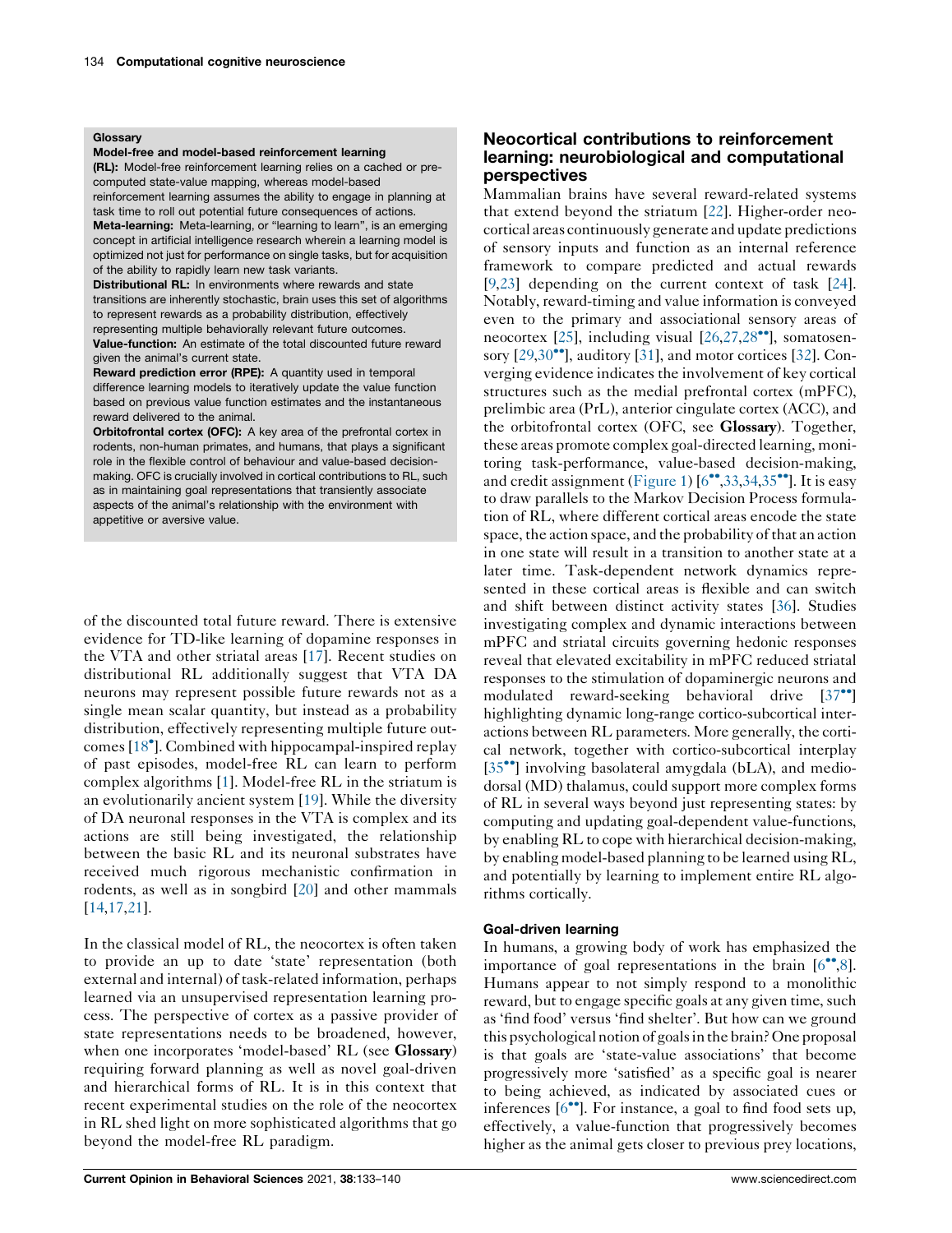

Classical reinforcement learning model and neocortical contributions. In the standard model of reinforcement learning (RL), the medium spiny neurons in the dorsal striatum acts as an 'actor', selecting actions with largest predicted reward value, whereas, the ventral striatum is thought to act as a 'critic'. Outputs of the striatum controls function in several key sub-cortical areas (including the thalamus, superior colliculus, and amygdala, among several others), and to cortical areas (such as the prefrontal and premotor areas) for motor planning and movement preparation, where they may also contribute to decision-making processes. An emerging view accommodates neocortical contributions to goal representations and goal-based value functions serving as a substrate to perform its own context-dependent RL algorithm. Neocortical structures like ACC and OFC, and even sensory cortices (S1, V1, and A1) plays an important role in computing complex goal representations including reward timing and value predictions, estimates of confidence and behavioural flexibility.

<span id="page-2-0"></span>Figure 1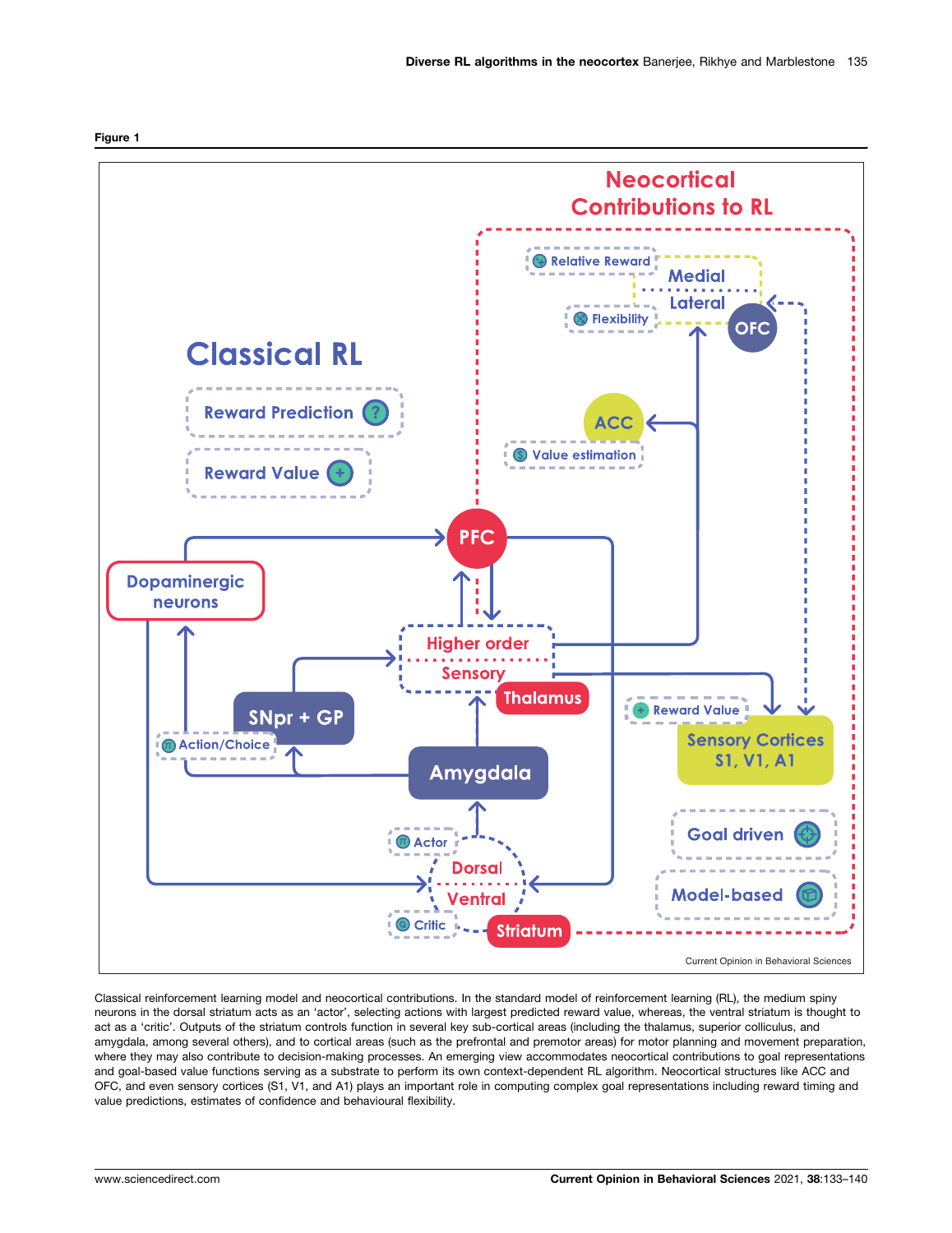sees the prey, approaches, and so forth. Overall, having goals makes decision-making flexible, adaptive and context-dependent, and supports model-based planning (see Ref. [[38\]](#page-6-0) for a detailed overview).

### Goal-driven learning and the OFC

A network of frontal cortical regions supports goal-driven aspects of RL to represent goals, monitor and progress towards them, as well as to mediate switching between goals. Distinct frontal cortical regions show a remarkable and diverse set of behavioral and cognitive functions [\[39](#page-6-0)]. One of the key brain areas in higher mammals that has been implicated in such processes is the OFC [[40,41](#page-6-0)]. OFC function is critical for flexible stimulus-reward learning, and for behavior based on expected outcome values that require integrating the sensory features of potential choice outcomes. Human neuroimaging studies and single-unit electrophysiological studies in nonhuman primate (NHP) have confirmed a role for OFC in coding stimulus-value from a variety of sensory modalities, including olfaction, somatosensation, audition, and vision, linking reward to hedonic experiences [\[40](#page-6-0)]. Recent human fMRI studies have also shown that error signals in the midbrain are conveyed to the OFC and other cortical target areas [\[42](#page-6-0)]. O'Reilly et al. posit "a rich semantic map of a very high-dimensional goal space distributed across ventral/medial PFC (OFC and ACC) and other areas of cortex", describing a hierarchy of goalrelated areas  $[6\degree]$ . At the lowest levels of the proposed hierarchy are areas that respond to 'primary values', such as the direct receipt of food or physical comfort, for example, the hypothalamus. At one level higher, amygdala areas associate learned cues with these primary values, for example, recognizing that the smell of honey is associated with both food and bee stings. Further up, areas such as amygdala and the ventral striatum develop a more sophisticated and predictive value-based contextdependent functions and modulate the lower areas. At the top of the hierarchy, OFC maintains high-level goal representations through persistent activity even in the absence of a stimulus [[43\]](#page-6-0). Further areas like the ACC interact with high-level action plan representations (in the dorsolateral PFC and other PFC areas) to associate goals with plans for achieving them and the costs, conflicts, uncertainties and tradeoffs involved.

Physiological and lesion studies are consistent with this functional view of OFC in value-updating when assigning relative value and identity to two alternative goals [[41,44](#page-6-0)]. Rodents show significant impairment in reversal learning upon pharmacogenetic silencing of OFC  $[30\text{''}, 45]$  $[30\text{''}, 45]$  $[30\text{''}, 45]$ . Similar silencing using optogenetic tools prevented experience-based updating of outcome evaluation [\[46](#page-6-0)]. There is strong evidence that dynamic interactions between OFC and dorsolateral striatum critically control the balance between goal-directed versus habitual actions and OFC conveys information about action values [\[47](#page-6-0)]. In addition,

these interactions support real-time cognitive utilization of reward estimations [[48\]](#page-6-0).

Learning engages OFC circuits across sensory modalities  $[30\text{''},49]$  $[30\text{''},49]$  $[30\text{''},49]$ . Upon learning a sensory discrimination task, a large fraction of OFC neurons responds to rewarded conditioned stimuli as well as internal state and task context and outcome  $[30^{\bullet \bullet}, 49]$  $[30^{\bullet \bullet}, 49]$ . Detailed functional analysis has shown that OFC neurons use prior knowledge to facilitate learning in an odor sequence task and the neuronal ensembles converge onto a lowdimensional code  $[50^{\bullet\bullet}]$  $[50^{\bullet\bullet}]$ . Neuronal activity in the OFC is proposed to be causal to economic choices. Highcurrent stimulation of OFC was found to disrupt the comparison of subjective values in NHP and in turn found to increase choice variability [[51](#page-6-0)]. Electrophysiological studies in the NHP highlight that OFC neurons encode value in phase with theta oscillation and disrupting theta with micro stimulation impairs learning of new values [\[52](#page-6-0)<sup>°</sup>].

### Orbitofrontal prediction broadcast signals

Rodent studies have uncovered a crucial role of OFC neurons in globally broadcasting reward and RPErelated signals to impact other areas. OFC circuits contribute to multiple RL processes by distinctly involving specific projections controlling components of the action-value updating [\[53\]](#page-6-0), similar to frontal pre-motor cortex's role in cortical representation of task engagement [[54](#page-6-0) ]. By performing high-density electrocorticogram recordings in NHP solving an auditory task, another study similarly found prediction and prediction-error signals being encoded in the PFC that are dynamically conveyed to temporal cortex [[55](#page-6-0) ]. This functional framework makes predictions for the interaction of OFC with other cortical and subcortical areas such as the striatum. O'Reilly *et al.* contrast the role of dorsal striatum in action selection with the role of ventral striatum in goal selection  $[6\text{°}$ . In their model, ventral striatum controls how goal representations that are held in working memory are transferred to and from the OFC and other prefrontal areas. Consistent with this idea, evidence has been found for ventral striatum gating OFC representations in mice [[56\]](#page-7-0). Interestingly, a recent rodent neurophysiology and optogenetics study found a role for OFC value representations in learning but not directly in choice [[57\]](#page-7-0). Value computation could also importantly determine abstractions by directly affecting early sensory areas through top-down modulation  $[30\degree]$  $[30\degree]$ . In a reversal learning task based on tactile discrimination, OFC neurons were found to encode both 'positive' and 'negative' prediction errors showing increased responses for new 'hit' as well as 'false alarm' after rule-switch  $[30\text{°}$  $[30\text{°}$  $[30\text{°}$ . This RPE signal implemented functional remapping in the sensory cortex via direct lateral OFC projections carrying RPE information  $[30\degree]$  $[30\degree]$  $[30\degree]$ , as well as via gain modulation of irrelevant stimuli [[58\]](#page-7-0).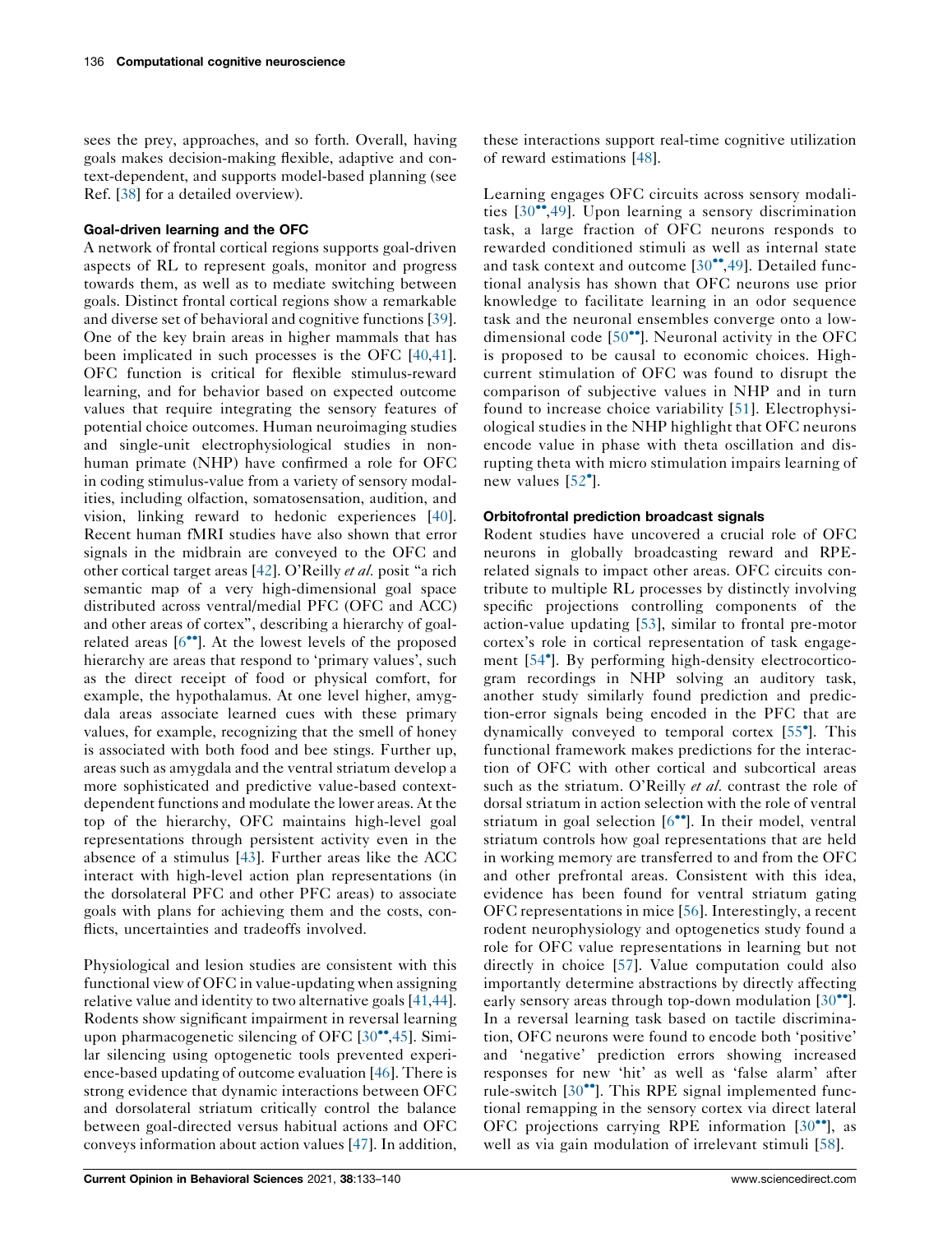## Computational implications of neocortical goal-driven reinforcement learning

What implications might goal-driven reinforcement learning have for the computational frameworks used to model such experiments across species? In a computational model that uses goals, Solway and Botvinick focused on the process of hierarchical planning to achieve goals [\[8](#page-5-0)]. In this model, Bayesian computations toinverta generativemodelof rewardare proposed to be performed by a network including 1) dorsolateral PFC for contingency-based or rule-based action plan representations, 2) medial temporal lobe/hippocampus as well as striatum for predicting action consequences or future states, and 3) OFC and bLA for predicting reward contingencies for modeled outcomes. This model differs significantly from the value-function approximation and policy search methods prominentinRL-basedAI today.A fewotherneuralnetwork AI models have started to bridge to goal-based frameworks, such as 'universal value-function approximators' [\[59](#page-7-0)], in which value-function approximation is made conditional on goals. Despite these studies and models, a major gap still exists between goal-driven views of functional anatomy from cognitive science (with their emerging and still quite tentative basis of empirical support from detailed neurophysiology in rodents and other small animals [\[60](#page-7-0)]) and modern highperformance RL algorithms.

## Other emerging computational frameworks

We have focused on goal-driven RL and the role of OFC here, but more broadly, cortical contributions to RL may be crucial in other aspects. For example, in *hierarchical* reinforcement learning [[61\]](#page-7-0), elementary actions are chunked into groups of macro-actions such that planning and learning can occur at the macro-action level. In cognitive neuroscience, human imaging has pinpointed a signature of hierarchical RL across areas including the nucleus accumbens, ACC, habenula, and amygdala [[62\]](#page-7-0). Rodent studies have suggested that the action space at the output of the basal ganglia is itself hierarchically structured [\[63](#page-7-0)], while other studies suggest that the basal ganglia can learn sequences [[64\]](#page-7-0). In computational cognitive modeling, Frank et al. have proposed a PFC- and basal gangliadependent network model of 'strategic cognitive sequencing' for hierarchical control and learning [\[65](#page-7-0)], based on attractor-like constraint satisfaction processing to associate goals and present states with useful sub-goals.

Additionally, model based RL has long been suggested to rely on key cortical contributions that intersect with neural substrates of planning and rule-based cognition. The model based versus model free distinction is extensively studied in cognitivescience,wherea role fordorsolateralPFCinmodelbased planning has been suggested [\[14](#page-5-0)], a role of the striatum in model-free RL based control, and an arbitration between the systems depending on the uncertainty level. Also, successorrepresentations have been suggested to form a kind of intermediate point on a spectrum between model-based and model-free RL, which might facilitate sub-goal discovery for hierarchical planning and explain coding properties of the hippocampus in rodent navigation [\[66,67\]](#page-7-0). The successor representation makes it computationally easy to rapidly update state-value associations butrelies ona slower process to learn predictive state representations. While there have beenseveralparallelsbetween successor representationsand the hippocampus [[67\]](#page-7-0), there are several limitations to this representationthatmakeitintractable for thecortex.First,by aggregating value functions over time, the successor representation does not allow the agent to preserve the temporal ordering of task states. Second, the successor representation is linked to each policy and have to be recomputed each time the reward changes. The cortex however should be able to update policies on-the-fly. Given these drawbacks, the notion that the OFC represents a cognitive map of task space is more apt for cortical RL [\[68,69](#page-7-0)]. In this hypothesis, OFC represents a cognitive map ofthe task space of unobservable information, such as working memory. This hypothesis successfully recapitulates many of the observed roles of the OFC including its role in reversal learning and credit assignment amongst others. Importantly this cognitive map hypothesis places the OFC in the center of both model-free and model-based RL. Specifically, using this cognitive map, agents can take advantage of learned relationship between states in order to vicariously plan their next course of action. Computationally, a cognitive map or a graph, is an efficient means of storing goal (or location, in the case of the hippocampus) information. A machine learning study using probabilistic graphical models recently showed that, through random exploration and without explicit RL algorithms, an agent could learn a cognitive graph of its environment [\[70](#page-7-0)]. Using this map, the agent was able to find efficient routes within a complicated environment and plan hierarchically. We believe that the OFC cognitive map could function in a similar way, allowing intelligent agents to efficiently encode goals representations and plan between task states. This theme could be common among the PFC, which represents rule information, and the hippocampus, which represents spatial contextual information, via a cognitive graph [[70](#page-7-0)].

Finally, PFC has been proposed to play a key role as RL system in itself, in a *meta-learning* setting where the slow, biologically inbuilt striatal dopaminergic system effectively trains the PFC to itself carry out an RL algorithm through its fast activity dynamics  $[71$ <sup> $\degree$ </sup>. The model could explain several experimental findings, including the human adaptation of RL learning rates to the volatility of reward, and primate findings in which the RL system is able to infer values of states that have not been experienced. The model also predicts that PFC would encode many features of RL algorithms such as learning rates, value functions, RPE and so forth. This possibility of full RL algorithms emerging inside cortical networks further complicates the interpretation of cortical contributions to RL and their delineation from striatal contributions. Interestingly, this entire system was trained using model-free RL, yet it gave rise to a more sophisticated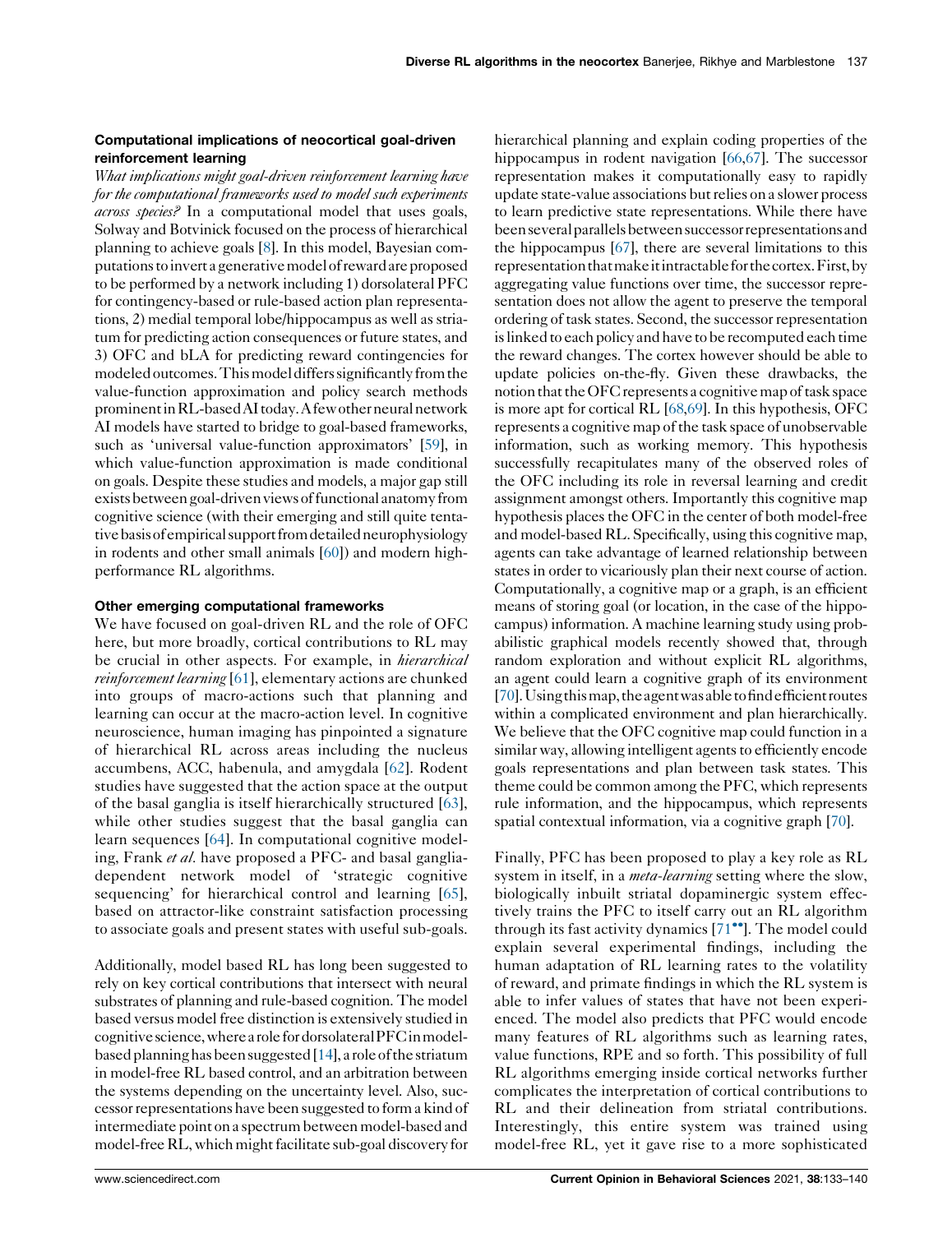<span id="page-5-0"></span>learning algorithm through a process of 'meta-learning' across many tasks. Thus, some of the signatures of RL in cortex may be dedicated learning mechanisms built by evolution, whereas others may be emergent from modelfree learning and credit assignment in the context of a rich and complex (e.g. multi-task) environment.

#### **Conclusion**

In conclusion, the neocortex could contribute to RL in several ways - including computing goal representations and goal-based value functions, supporting hierarchical and model-based learning, computing reward history involving specific neuronal ensembles, and implementing its own context-dependent RL algorithm. In each case, the concepts arise from a mixture of human and NHP behavioral and imaging studies on the one side, and computational models from both computational cognitive science [[72\]](#page-7-0) and AI [\[73\]](#page-7-0) on the other side. These fields are now beginning to make contact with detailed neurophysiological studies in rodents, as well as purely behavioral studies revealing effects like cost sensitivity  $[74^{\bullet\bullet}]$  $[74^{\bullet\bullet}]$ . Possible new mechanistic studies include combinations of optogenetic perturbations with activity measurements either globally, in specific pathways, or in specific cell types. Combining advanced experimental methods in rodents with more complex yet ethological tasks that require learning hierarchical and context-dependent decision rules should serve to further link mechanistic circuit analysis with cognitive and computational frameworks and reveal the roles and interactions between specific mesoscale cortical and sub-cortical areas and pathwaysin the context of an emerging computational understanding of the possibilities afforded by multi-component RL algorithms.

#### Conflict of interest statement

Nothing declared.

#### Acknowledgements

This work is supported by a Royal Society research grant (to A.B.). We thank A. Marques-Smith and Blake Richards for helpful discussions and D. Haydock in reading the manuscript. The authors thank Drs. Fritjof Helmchen and Christopher Lewis for their comments on an earlier version of the manuscript.

#### References and recommended reading

Papers of particular interest, published within the period of review, have been highlighted as:

- of special interest
- •• of outstanding interest
- 1. Mnih V, [Kavukcuoglu](http://refhub.elsevier.com/S2352-1546(21)00041-3/sbref0005) K, Silver D, Rusu AA, Veness J, [Bellemare](http://refhub.elsevier.com/S2352-1546(21)00041-3/sbref0005) MG, Graves A, Riedmiller M, Fidjeland AK, Ostrovski G et al.: Human-level control through deep [reinforcement](http://refhub.elsevier.com/S2352-1546(21)00041-3/sbref0005) learning. Nature 2015, 518[:529-533.](http://refhub.elsevier.com/S2352-1546(21)00041-3/sbref0005)
- 2. Glimcher PW: [Understanding](http://refhub.elsevier.com/S2352-1546(21)00041-3/sbref0010) dopamine and reinforcement learning: The dopamine reward prediction error [hypothesis](http://refhub.elsevier.com/S2352-1546(21)00041-3/sbref0010). Proc Natl Acad Sci U S A 2011, 108[:15647-15654.](http://refhub.elsevier.com/S2352-1546(21)00041-3/sbref0010)
- [Watabe-Uchida](http://refhub.elsevier.com/S2352-1546(21)00041-3/sbref0015) M, Eshel N, Uchida N: Neural circuitry of reward [prediction](http://refhub.elsevier.com/S2352-1546(21)00041-3/sbref0015) error. Annu Rev Neurosci 2017, 40:373-394.
- 4. Bush RR, Mosteller F: A [mathematical](http://refhub.elsevier.com/S2352-1546(21)00041-3/sbref0020) model for simple learning. Psychol Rev 1951, 58[:313-323.](http://refhub.elsevier.com/S2352-1546(21)00041-3/sbref0020)
- 5. Eshel N, Bukwich M, Rao V, [Hemmelder](http://refhub.elsevier.com/S2352-1546(21)00041-3/sbref0025) V, Tian J, Uchida N:
- $\cdot$ Arithmetic and local circuitry [underlying](http://refhub.elsevier.com/S2352-1546(21)00041-3/sbref0025) dopamine prediction errors. Nature 2015, 525[:243-246](http://refhub.elsevier.com/S2352-1546(21)00041-3/sbref0025)

A mechanistic investigation of how RPE are computed in the mammalian brain, demonstrating the use of a subtraction computation that fits naturally with computational models of RPE computation.

6. O'Reilly RC, Hazy TE, Mollick J, Mackie P, Herd S: [Goal-Driven](http://refhub.elsevier.com/S2352-1546(21)00041-3/sbref0030) Cognition in the Brain: A [Computational](http://refhub.elsevier.com/S2352-1546(21)00041-3/sbref0030) Framework. 2014

• Cognition in the Brain: A Computational Framework. 2014<br>This paper lays out a broad framework for understanding the importance of goals in shaping RL in humans, and proposes a complex network of cortical and sub-cortical regions supporting goal-based RL, explicating this framework in the context of an associative rather than TD-based picture of biological RL.

- 7. O'Doherty JP: Reward [representations](http://refhub.elsevier.com/S2352-1546(21)00041-3/sbref0035) and reward-related learning in the human brain: insights from [neuroimaging](http://refhub.elsevier.com/S2352-1546(21)00041-3/sbref0035). Curr Opin [Neurobiol](http://refhub.elsevier.com/S2352-1546(21)00041-3/sbref0035) 2004, 14:769-776.
- 8. Solway A, Botvinick MM: [Goal-directed](http://refhub.elsevier.com/S2352-1546(21)00041-3/sbref0040) decision making as probabilistic inference: a [computational](http://refhub.elsevier.com/S2352-1546(21)00041-3/sbref0040) framework and potential neural [correlates](http://refhub.elsevier.com/S2352-1546(21)00041-3/sbref0040). Psychol Rev 2012, 119:120-154.
- 9. Keller GB, Mrsic-Flogel TD: Predictive [processing:](http://refhub.elsevier.com/S2352-1546(21)00041-3/sbref0045) a canonical cortical [computation](http://refhub.elsevier.com/S2352-1546(21)00041-3/sbref0045). Neuron 2018, 100:424-435.
- 10. Doya K: What are the [computations](http://refhub.elsevier.com/S2352-1546(21)00041-3/sbref0050) of the cerebellum, the basal ganglia and the [cerebral](http://refhub.elsevier.com/S2352-1546(21)00041-3/sbref0050) cortex? Neural Netw 1999, 12[:961-974.](http://refhub.elsevier.com/S2352-1546(21)00041-3/sbref0050)
- 11. Klaus A, Martins GJ, Paixao VB, Zhou P, [Paninski](http://refhub.elsevier.com/S2352-1546(21)00041-3/sbref0055) L, Costa RM: The [Spatiotemporal](http://refhub.elsevier.com/S2352-1546(21)00041-3/sbref0055) organization of the striatum encodes action space. Neuron 2017, 95[:1171-1180.e7.](http://refhub.elsevier.com/S2352-1546(21)00041-3/sbref0055)
- 12. Markowitz JE, Gillis WF, Beron CC, Neufeld SQ, [Robertson](http://refhub.elsevier.com/S2352-1546(21)00041-3/sbref0060) K, Bhagat ND, Peterson RE, Peterson E, Hyun M, [Linderman](http://refhub.elsevier.com/S2352-1546(21)00041-3/sbref0060) SW et al.: The striatum organizes 3D behavior via [moment-to](http://refhub.elsevier.com/S2352-1546(21)00041-3/sbref0060)moment action selection. Cell 2018, 174[:44-58.e17.](http://refhub.elsevier.com/S2352-1546(21)00041-3/sbref0060)
- 13. Balleine BW, O'Doherty JP: Human and rodent [homologies](http://refhub.elsevier.com/S2352-1546(21)00041-3/sbref0065) in action control: [corticostriatal](http://refhub.elsevier.com/S2352-1546(21)00041-3/sbref0065) determinants of goaldirected and habitual action. [Neuropsychopharmacology](http://refhub.elsevier.com/S2352-1546(21)00041-3/sbref0065) 2010, 35[:48-69.](http://refhub.elsevier.com/S2352-1546(21)00041-3/sbref0065)
- 14. Daw ND, Niv Y, Dayan P: [Uncertainty-based](http://refhub.elsevier.com/S2352-1546(21)00041-3/sbref0070) competition between prefrontal and [dorsolateral](http://refhub.elsevier.com/S2352-1546(21)00041-3/sbref0070) striatal systems for behavioral control. Nat Neurosci 2005, 8[:1704-1711.](http://refhub.elsevier.com/S2352-1546(21)00041-3/sbref0070)
- 15. O'Doherty J, Dayan P, Schultz J, [Deichmann](http://refhub.elsevier.com/S2352-1546(21)00041-3/sbref0075) R, Friston K, Dolan RJ: [Dissociable](http://refhub.elsevier.com/S2352-1546(21)00041-3/sbref0075) roles of ventral and dorsal striatum in instrumental [conditioning](http://refhub.elsevier.com/S2352-1546(21)00041-3/sbref0075). Science 2004, 304:452-454.
- 16. Chen C, Omiya Y, Yang S: Dissociating [contributions](http://refhub.elsevier.com/S2352-1546(21)00041-3/sbref0080) of ventral and dorsal striatum to reward learning. J [Neurophysiol](http://refhub.elsevier.com/S2352-1546(21)00041-3/sbref0080) 2015, 114[:1364-1366.](http://refhub.elsevier.com/S2352-1546(21)00041-3/sbref0080)
- 17. Schultz W, Dayan P, Montague PR: A neural [substrate](http://refhub.elsevier.com/S2352-1546(21)00041-3/sbref0085) of prediction and reward. Science 1997, 275[:1593-1599.](http://refhub.elsevier.com/S2352-1546(21)00041-3/sbref0085)
- 18. Dabney W, Kurth-Nelson Z, Uchida N, [Starkweather](http://refhub.elsevier.com/S2352-1546(21)00041-3/sbref0090) CK,
- $\cdot$ Hassabis D, Munos R, Botvinick M: A [distributional](http://refhub.elsevier.com/S2352-1546(21)00041-3/sbref0090) code for value in [dopamine-based](http://refhub.elsevier.com/S2352-1546(21)00041-3/sbref0090) reinforcement learning. Nature 2020, 577[:671-675](http://refhub.elsevier.com/S2352-1546(21)00041-3/sbref0090)

This recent study revisited canonical reward prediction error theory of dopamine and propose that instead of a single scalar quantity, brain represents future rewards as a probability distribution, multiplexing possible outcomes.

- 19. Grillner S, Robertson B, [Stephenson-Jones](http://refhub.elsevier.com/S2352-1546(21)00041-3/sbref0095) M: The evolutionary origin of the [vertebrate](http://refhub.elsevier.com/S2352-1546(21)00041-3/sbref0095) basal ganglia and its role in action selection. J Physiol 2013, 591[:5425-5431.](http://refhub.elsevier.com/S2352-1546(21)00041-3/sbref0095)
- 20. Gadagkar V, Puzerey PA, Chen R, [Baird-Daniel](http://refhub.elsevier.com/S2352-1546(21)00041-3/sbref0100) E, Farhang AR,<br>Goldberg JH: Dopamine neurons encode [performance](http://refhub.elsevier.com/S2352-1546(21)00041-3/sbref0100) error in singing birds. Science (80-) 2016, 354[:1278-1282.](http://refhub.elsevier.com/S2352-1546(21)00041-3/sbref0100)
- 21. Montague PR, Dayan P, Sejnowski TJ: A [framework](http://refhub.elsevier.com/S2352-1546(21)00041-3/sbref0105) for [mesencephalic](http://refhub.elsevier.com/S2352-1546(21)00041-3/sbref0105) dopamine systems based on predictive Hebbian learning. J Neurosci 1996, 16[:1936-1947.](http://refhub.elsevier.com/S2352-1546(21)00041-3/sbref0105)
- 22. Schultz W: [Multiple](http://refhub.elsevier.com/S2352-1546(21)00041-3/sbref0110) reward signals in the brain. Nat Rev Neurosci 2000, 1[:199-207.](http://refhub.elsevier.com/S2352-1546(21)00041-3/sbref0110)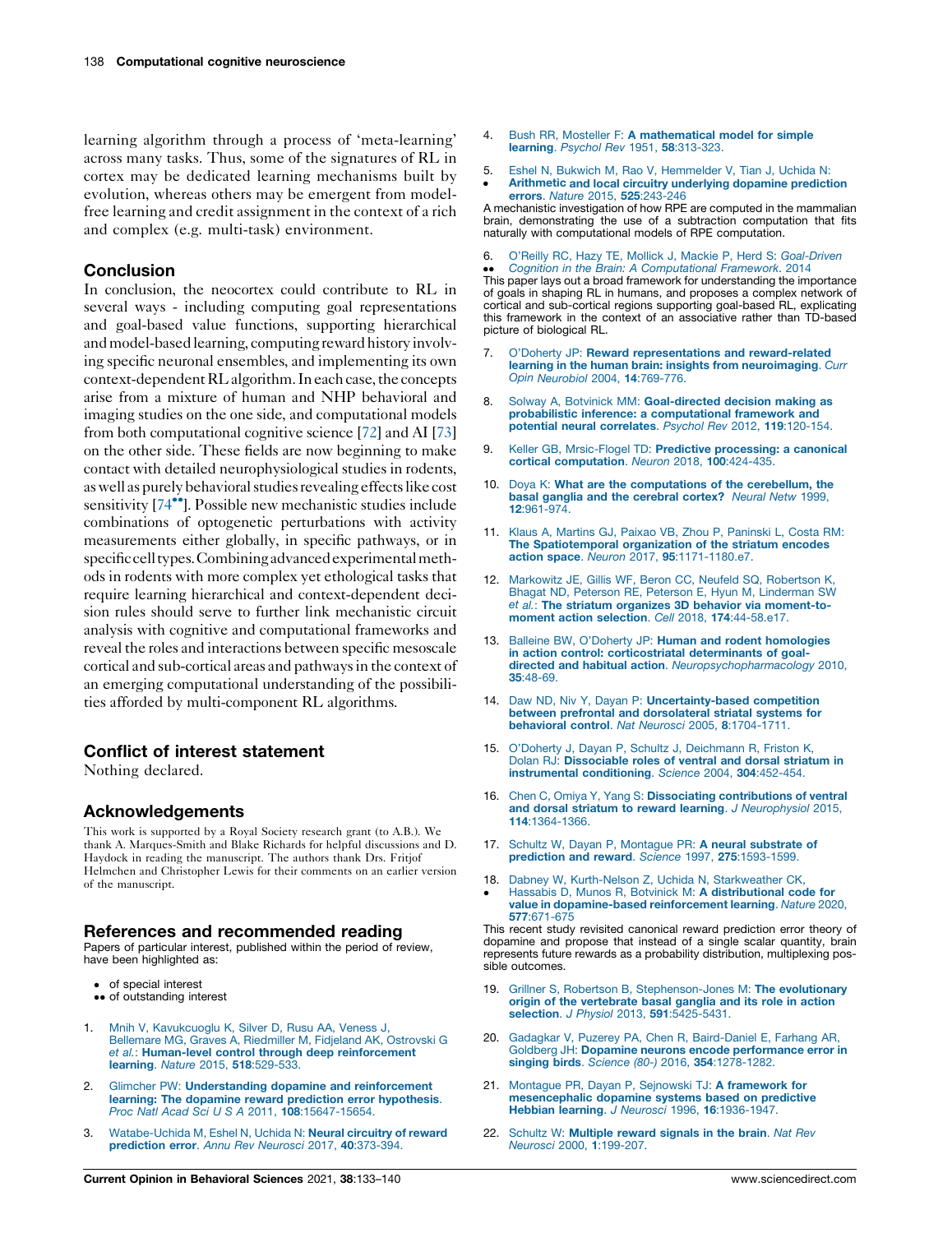- <span id="page-6-0"></span>23. Bastos AM, Usrey WM, Adams RA, [Mangun](http://refhub.elsevier.com/S2352-1546(21)00041-3/sbref0115) GR, Fries P, Friston KJ: Canonical [microcircuits](http://refhub.elsevier.com/S2352-1546(21)00041-3/sbref0115) for predictive coding. Neuron 2012, 76[:695-711.](http://refhub.elsevier.com/S2352-1546(21)00041-3/sbref0115)
- 24. Rikhye RV, Wimmer RD, Halassa MM: Toward an [integrative](http://refhub.elsevier.com/S2352-1546(21)00041-3/sbref0120) theory of [thalamic](http://refhub.elsevier.com/S2352-1546(21)00041-3/sbref0120) function. Annu Rev Neurosci 2018, 41:163- [183.](http://refhub.elsevier.com/S2352-1546(21)00041-3/sbref0120)
- 25. FitzGerald THB, Friston KJ, Dolan RJ: [Characterising](http://refhub.elsevier.com/S2352-1546(21)00041-3/sbref0125) reward outcome signals in sensory cortex. [Neuroimage](http://refhub.elsevier.com/S2352-1546(21)00041-3/sbref0125) 2013, 83:329- [334.](http://refhub.elsevier.com/S2352-1546(21)00041-3/sbref0125)
- 26. Shuler MG, Bear MF: [Reward](http://refhub.elsevier.com/S2352-1546(21)00041-3/sbref0130) timing in the primary visual cortex. Science (80-) 2006, 311[:1606-1609.](http://refhub.elsevier.com/S2352-1546(21)00041-3/sbref0130)
- 27. Stanisor L, van der Togt C, Pennartz CMA, [Roelfsema](http://refhub.elsevier.com/S2352-1546(21)00041-3/sbref0135) PR: A unified [selection](http://refhub.elsevier.com/S2352-1546(21)00041-3/sbref0135) signal for attention and reward in primary visual cortex. Proc Natl Acad Sci U S A 2013, 110[:9136-9141.](http://refhub.elsevier.com/S2352-1546(21)00041-3/sbref0135)
- 28. Ramesh RN, Burgess CR, Sugden AU, [Gyetvan](http://refhub.elsevier.com/S2352-1546(21)00041-3/sbref0140) M,
- $\ddot{\phantom{0}}$ Andermann ML: [Intermingled](http://refhub.elsevier.com/S2352-1546(21)00041-3/sbref0140) ensembles in visual association cortex encode stimulus identity or [predicted](http://refhub.elsevier.com/S2352-1546(21)00041-3/sbref0140) outcome. Neuron 2018, 100[:900-915.e9](http://refhub.elsevier.com/S2352-1546(21)00041-3/sbref0140)

This study applied longitudinal  $Ca<sup>2+</sup>$  imaging of cortical neurons in the lateral visual association area across weeks before and after context switching and observed correlated ensembles of neurons that tracked predictive value of a stimulus.

- 29. McNiel DB, Choi JS, [Hessburg](http://refhub.elsevier.com/S2352-1546(21)00041-3/sbref0145) JP, Francis JT: Reward value is encoded in primary [somatosensory](http://refhub.elsevier.com/S2352-1546(21)00041-3/sbref0145) cortex and can be decoded from neural activity during [performance](http://refhub.elsevier.com/S2352-1546(21)00041-3/sbref0145) of a **[psychophysical](http://refhub.elsevier.com/S2352-1546(21)00041-3/sbref0145) task**. Conf Proc. Annu Int Conf IEEE Eng Med<br>Biol Soc IEEE Eng Med Biol Soc Annu Conf 2016 [2016:3064-3067.](http://refhub.elsevier.com/S2352-1546(21)00041-3/sbref0145)
- 30. Banerjee A, Parente G, Teutsch J, Lewis C, Voigt FF, [Helmchen](http://refhub.elsevier.com/S2352-1546(21)00041-3/sbref0150) F:  $\ddot{\phantom{0}}$ [Value-guided](http://refhub.elsevier.com/S2352-1546(21)00041-3/sbref0150) remapping of sensory cortex by lateral [orbitofrontal](http://refhub.elsevier.com/S2352-1546(21)00041-3/sbref0150) cortex. Nature 2020, 585:245-250

This recent study investigated the interaction between primary sensory cortex and OFC in mice during a tactile reversal learning task. They find a causal role of OFC neurons encoding a value-prediction error signal during a rule-switch that is further conveyed to the sensory cortex for sensory remapping and flexible updating of stimulus-outcome associations.

- 31. Brosch M, Selezneva E, Scheich H: [Representation](http://refhub.elsevier.com/S2352-1546(21)00041-3/sbref0155) of reward [feedback](http://refhub.elsevier.com/S2352-1546(21)00041-3/sbref0155) in primate auditory cortex. Front Syst Neurosci 2011, 5[:5.](http://refhub.elsevier.com/S2352-1546(21)00041-3/sbref0155)
- 32. Hira R, Ohkubo F, [Masamizu](http://refhub.elsevier.com/S2352-1546(21)00041-3/sbref0160) Y, Ohkura M, Nakai J, Okada T, Matsuzaki M: [Reward-timing-dependent](http://refhub.elsevier.com/S2352-1546(21)00041-3/sbref0160) bidirectional modulation of cortical [microcircuits](http://refhub.elsevier.com/S2352-1546(21)00041-3/sbref0160) during optical singleneuron operant [conditioning](http://refhub.elsevier.com/S2352-1546(21)00041-3/sbref0160). Nat Commun 2014, 5:5551.
- 33. Grossberg S: Desirability, availability, credit [assignment,](http://refhub.elsevier.com/S2352-1546(21)00041-3/sbref0165) category learning, and attention: [cognitive-emotional](http://refhub.elsevier.com/S2352-1546(21)00041-3/sbref0165) and working memory dynamics of orbitofrontal, [ventrolateral,](http://refhub.elsevier.com/S2352-1546(21)00041-3/sbref0165) and [dorsolateral](http://refhub.elsevier.com/S2352-1546(21)00041-3/sbref0165) prefrontal cortices. Brain Neurosci Adv 2018, 2 [239821281877217.](http://refhub.elsevier.com/S2352-1546(21)00041-3/sbref0165)
- 34. Le Merre P, Esmaeili V, Charrière E, Galan K, Salin P-A, Petersen CCH, Crochet S: [Reward-based](http://refhub.elsevier.com/S2352-1546(21)00041-3/sbref0170) learning drives rapid sensory signals in medial [prefrontal](http://refhub.elsevier.com/S2352-1546(21)00041-3/sbref0170) cortex and dorsal [hippocampus](http://refhub.elsevier.com/S2352-1546(21)00041-3/sbref0170) necessary for goal-directed behavior. Neuron 2018, 97[:83-91.e5.](http://refhub.elsevier.com/S2352-1546(21)00041-3/sbref0170)
- 35. Rikhye RV, Gilra A, Halassa MM: Thalamic [regulation](http://refhub.elsevier.com/S2352-1546(21)00041-3/sbref0175) of  $\ddot{\phantom{0}}$ switching between cortical [representations](http://refhub.elsevier.com/S2352-1546(21)00041-3/sbref0175) enables cognitive flexibility. Nat Neurosci 2018, 21[:1753-1763](http://refhub.elsevier.com/S2352-1546(21)00041-3/sbref0175)

This study investigated the interaction between PFC and MD thalamus in mice and finds a causal role of distinct MD neuronal populations in flexible prefrontal representation of task-related activity upon context-switching.

- 36. [Malagon-Vina](http://refhub.elsevier.com/S2352-1546(21)00041-3/sbref0180) H, Ciocchi S, Passecker J, Dorffner G, [Klausberger](http://refhub.elsevier.com/S2352-1546(21)00041-3/sbref0180) T: Fluid network dynamics in the prefrontal cortex during multiple strategy [switching](http://refhub.elsevier.com/S2352-1546(21)00041-3/sbref0180). Nat Commun 2018, 9:309.
- 37. Ferenczi EA, [Zalocusky](http://refhub.elsevier.com/S2352-1546(21)00041-3/sbref0185) KA, Liston C, Grosenick L, Warden MR,
- $\ddot{\phantom{0}}$ Amatya D, Katovich K, Mehta H, Patenaude B, [Ramakrishnan](http://refhub.elsevier.com/S2352-1546(21)00041-3/sbref0185) C et al.: Prefrontal cortical [regulation](http://refhub.elsevier.com/S2352-1546(21)00041-3/sbref0185) of brainwide circuit dynamics and [reward-related](http://refhub.elsevier.com/S2352-1546(21)00041-3/sbref0185) behavior. Science 2016, 351 [aac9698](http://refhub.elsevier.com/S2352-1546(21)00041-3/sbref0185)

This study combined optogenetic stimulation with whole-brain functional magnetic resonance imaging in rodents to reveal how prefrontal cortex can modulate the activity of the striatum in reinforcement learning by regulating its response to dopamine.

- 38. Redish AD: The Mind within the Brain: How We Make [Decisions](http://refhub.elsevier.com/S2352-1546(21)00041-3/sbref0190) and How Those Decisions Go Wrong. Oxford [University](http://refhub.elsevier.com/S2352-1546(21)00041-3/sbref0190) Press; [2013.](http://refhub.elsevier.com/S2352-1546(21)00041-3/sbref0190)
- 39. Hamilton DA, Brigman JL: [Behavioral](http://refhub.elsevier.com/S2352-1546(21)00041-3/sbref0195) flexibility in rats and mice: contributions of distinct [frontocortical](http://refhub.elsevier.com/S2352-1546(21)00041-3/sbref0195) regions. Genes Brain [Behav](http://refhub.elsevier.com/S2352-1546(21)00041-3/sbref0195) 2015, 14:4-21.
- 40. Rolls ET: The [orbitofrontal](http://refhub.elsevier.com/S2352-1546(21)00041-3/sbref0200) cortex and reward. Cereb Cortex 2000, 10[:284-294.](http://refhub.elsevier.com/S2352-1546(21)00041-3/sbref0200)
- 41. Murray EA, Rudebeck PH: [Specializations](http://refhub.elsevier.com/S2352-1546(21)00041-3/sbref0205) for reward-quided [decision-making](http://refhub.elsevier.com/S2352-1546(21)00041-3/sbref0205) in the primate ventral prefrontal cortex. Nat Rev Neurosci 2018, 19[:404-417.](http://refhub.elsevier.com/S2352-1546(21)00041-3/sbref0205)
- 42. Howard JD, Kahnt T: Identity [prediction](http://refhub.elsevier.com/S2352-1546(21)00041-3/sbref0210) errors in the human midbrain update [reward-identity](http://refhub.elsevier.com/S2352-1546(21)00041-3/sbref0210) expectations in the [orbitofrontal](http://refhub.elsevier.com/S2352-1546(21)00041-3/sbref0210) cortex. Nat Commun 2018, 9:1611.
- 43. Curtis CE, [D'Esposito](http://refhub.elsevier.com/S2352-1546(21)00041-3/sbref0215) M: Persistent activity in the prefrontal cortex during working memory. Trends Cogn Sci2003, 7:415-423.
- 44. Stalnaker TA, Cooch NK, [McDannald](http://refhub.elsevier.com/S2352-1546(21)00041-3/sbref0220) MA, Liu T-L, Wied H, Schoenbaum G: [Orbitofrontal](http://refhub.elsevier.com/S2352-1546(21)00041-3/sbref0220) neurons infer the value and identity of predicted [outcomes](http://refhub.elsevier.com/S2352-1546(21)00041-3/sbref0220). Nat Commun 2014, 5:3926.
- 45. Izquierdo A, Darling C, Manos N, Pozos H, Kim C, [Ostrander](http://refhub.elsevier.com/S2352-1546(21)00041-3/sbref0225) S, Cazares V, Stepp H, Rudebeck PH: [Basolateral](http://refhub.elsevier.com/S2352-1546(21)00041-3/sbref0225) amygdala lesions facilitate reward choices after negative [feedback](http://refhub.elsevier.com/S2352-1546(21)00041-3/sbref0225) in rats. J Neurosci 2013, 33[:4105-4109.](http://refhub.elsevier.com/S2352-1546(21)00041-3/sbref0225)
- 46. Baltz ET, [Yalcinbas](http://refhub.elsevier.com/S2352-1546(21)00041-3/sbref0230) EA, Renteria R, Gremel CM: Orbital frontal cortex updates [state-induced](http://refhub.elsevier.com/S2352-1546(21)00041-3/sbref0230) value change for decision[making](http://refhub.elsevier.com/S2352-1546(21)00041-3/sbref0230). eLife 2018, 7.
- 47. Gremel CM, Costa RM: [Orbitofrontal](http://refhub.elsevier.com/S2352-1546(21)00041-3/sbref0235) and striatal circuits dynamically encode the shift between [goal-directed](http://refhub.elsevier.com/S2352-1546(21)00041-3/sbref0235) and habitual actions. Nat [Commun](http://refhub.elsevier.com/S2352-1546(21)00041-3/sbref0235) 2013, 4.
- 48. Ward RD, Winiger V, Kandel ER, Balsam PD, [Simpson](http://refhub.elsevier.com/S2352-1546(21)00041-3/sbref0240) EH: [Orbitofrontal](http://refhub.elsevier.com/S2352-1546(21)00041-3/sbref0240) cortex mediates the differential impact of [signaled-reward](http://refhub.elsevier.com/S2352-1546(21)00041-3/sbref0240) probability on discrimination accuracy. Front [Neurosci](http://refhub.elsevier.com/S2352-1546(21)00041-3/sbref0240) 2015, 9:230.
- 49. Wang PY, Boboila C, Chin M, [Higashi-Howard](http://refhub.elsevier.com/S2352-1546(21)00041-3/sbref0245) A, Shamash P, Wu Z, Stein NP, Abbott LF, Axel R: Transient and [persistent](http://refhub.elsevier.com/S2352-1546(21)00041-3/sbref0245) [representations](http://refhub.elsevier.com/S2352-1546(21)00041-3/sbref0245) of odor value in prefrontal cortex. Neuron [2020,](http://refhub.elsevier.com/S2352-1546(21)00041-3/sbref0245) 108.
- 50. Zhou J, Jia C, Montesinos-Cartagena M, Gardner MPH, Zong W,
- $\ddot{\phantom{0}}$ Schoenbaum G: Evolving schema representations in **orbitofrontal ensembles during learning**. *Nature* 2020 [http://dx.](http://dx.doi.org/10.1038/s41586-020-03061-2)<br>[doi.org/10.1038/s41586-020-03061-2](http://dx.doi.org/10.1038/s41586-020-03061-2)

This recent study utilised single-unit recordings and investigated how learning of an odor sequence problem is accompanied with the formation and evolution of a neural schema in the OFC.

- 51. Ballesta S, Shi W, Conen KE, [Padoa-Schioppa](http://refhub.elsevier.com/S2352-1546(21)00041-3/sbref0255) C: Values encoded in [orbitofrontal](http://refhub.elsevier.com/S2352-1546(21)00041-3/sbref0255) cortex are causally related to [economic](http://refhub.elsevier.com/S2352-1546(21)00041-3/sbref0255) choices. Nature 2020, 588:450-453.
- 52.  $\cdot$ Knudsen EB, Wallis JD: [Closed-loop](http://refhub.elsevier.com/S2352-1546(21)00041-3/sbref0260) theta stimulation in the<br>orbitofrontal cortex prevents [reward-based](http://refhub.elsevier.com/S2352-1546(21)00041-3/sbref0260) learning. Neuron 2020, 106[:537-547.e4](http://refhub.elsevier.com/S2352-1546(21)00041-3/sbref0260)

Using closed-loop control, this study shows theta oscillation in OFC are critically important for reward-guided learning and they are driven by hippocampal theta-frequency oscillation.

- 53. Groman SM, Keistler C, Keip AJ, [Hammarlund](http://refhub.elsevier.com/S2352-1546(21)00041-3/sbref0265) E, DiLeone RJ,<br>Pittenger C, Lee D, Taylor JR: **[Orbitofrontal](http://refhub.elsevier.com/S2352-1546(21)00041-3/sbref0265) circuits control** multiple [reinforcement-learning](http://refhub.elsevier.com/S2352-1546(21)00041-3/sbref0265) processes. Neuron 2019, 103[:734-746.e3.](http://refhub.elsevier.com/S2352-1546(21)00041-3/sbref0265)
- 54. Allen WE, Kauvar IV, Chen MZ, [Richman](http://refhub.elsevier.com/S2352-1546(21)00041-3/sbref0270) EB, Yang SJ, Chan K,  $\cdot$ Gradinaru V, Deverman BE, Luo L, [Deisseroth](http://refhub.elsevier.com/S2352-1546(21)00041-3/sbref0270) K: Global [representations](http://refhub.elsevier.com/S2352-1546(21)00041-3/sbref0270) of goal-directed behavior in distinct cell types

of mouse neocortex. Neuron 2017, 94[:891-907.e6](http://refhub.elsevier.com/S2352-1546(21)00041-3/sbref0270) This study used large-scale two-photon and cortex-wide wide-field Ca<sup>2+</sup> imaging to identify a global cortical representation of task-related information to guide behavior. Focal optogenetic inhibition of pre-motor cortex revealed a crucial role of this area in triggering this cortex-wide phenomenon.

55. Chao ZC, Takaura K, Wang L, Fujii N, Dehaene S: [Large-scale](http://refhub.elsevier.com/S2352-1546(21)00041-3/sbref0275)  $\bullet$ cortical networks for [hierarchical](http://refhub.elsevier.com/S2352-1546(21)00041-3/sbref0275) prediction and prediction error in the [primate](http://refhub.elsevier.com/S2352-1546(21)00041-3/sbref0275) brain. Neuron 2018, 0